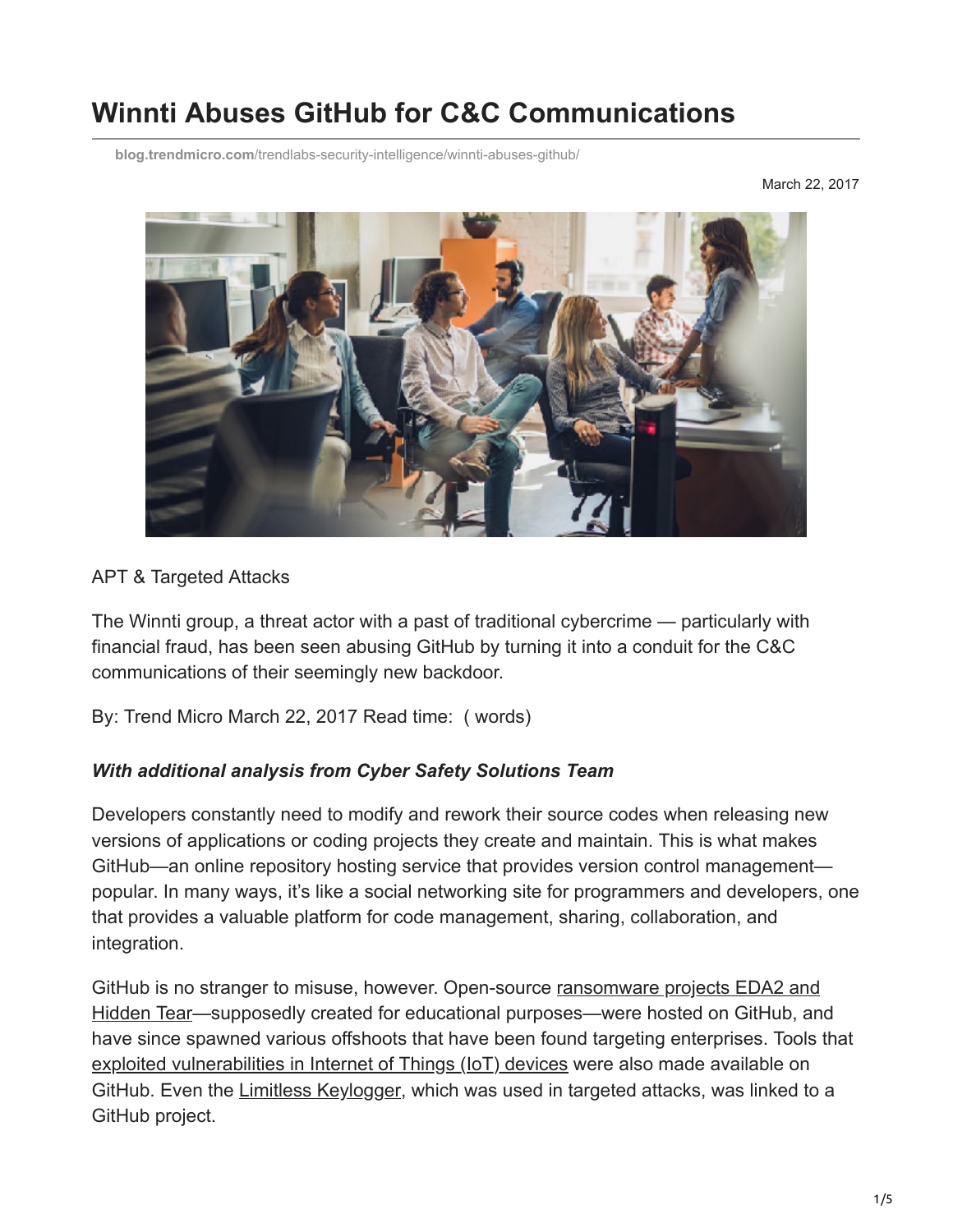Recently, the Winnti group, a threat actor with a past of traditional cybercrime -particularly with financial fraud, has been seen abusing GitHub by turning it into a conduit for the command and control (C&C) communications of their seemingly new backdoor (detected by Trend Micro as BKDR64\_WINNTI.ONM).

Our research also showed that the group still uses some of the infamous PlugX malware variants—a staple in Winnti's arsenal—to handle targeted attack operations via the GitHub account we identified.

## *Malware Analysis*

The malware we analyzed is separated in two files: a loader, and the payload.

The loader, named *loadperf.dll*, is a modified version of its legitimate, similarly named counterpart—a Microsoft file which helps manipulate the performance registry. An extra component has been added to its sections. It copies itself on *%WINDIR%\system32\wbem\* and replaces the original DLL. It leverages the WMI performance adapter service (wmiAPSrv), a legitimate file in Windows that collects information related to system performance, to import the loader via *services.exe*. The system also imports all related DLL files and includes the payload "loadoerf.ini". The infection chain includes an additional (albeit empty) function imported from *loadoerf.ini*, *gzwrite64*, which works as a fake Application Program Interface (API) that serves as the payload's entry point. Although *gzwrite64* is imported by *loadperf.dll*, the payload's main function is actually located in the *DLLMain* of "loadoerf.ini".

**[F](http://blog.trendmicro.com/content/dam/trendmicro/global/en/migrated/security-intelligence-migration-spreadsheet/trendlabs-security-intelligence/2017/03/winnti-github-1.png)igure 1: Extra section .idata added to the original loadperf.dll** 

### D *Figure 2: Extra imported function gzwrite64*

The payload is a file named *loadoerf.ini* that contains decryption, run, and code injection functions. When it is loaded by the system, *DLLMain* decrypts the payload via *CryptUnprotectData*. Since the function highly depends on the actual "machine ID", decryption on another machine that isn't the original infected host is not viable, making malware analysis more difficult.

# **[F](http://blog.trendmicro.com/content/dam/trendmicro/global/en/migrated/security-intelligence-migration-spreadsheet/trendlabs-security-intelligence/2017/03/winnti-github-3.png)**<sup>*igure 3: Part of the decryption function used in the payload</sup>*

After decryption, partial code is run on the machine, which is then injected to *svchost.exe* (a key Windows component); payload is then loaded into memory.

# **[F](http://blog.trendmicro.com/content/dam/trendmicro/global/en/migrated/security-intelligence-migration-spreadsheet/trendlabs-security-intelligence/2017/03/winnti-github-4.png)igure 4: Execution/infection flow of loadoerf.ini**

How is GitHub abused? Upon successful infection, the malware starts communicating with an HTML page from a repository stored in a GitHub project.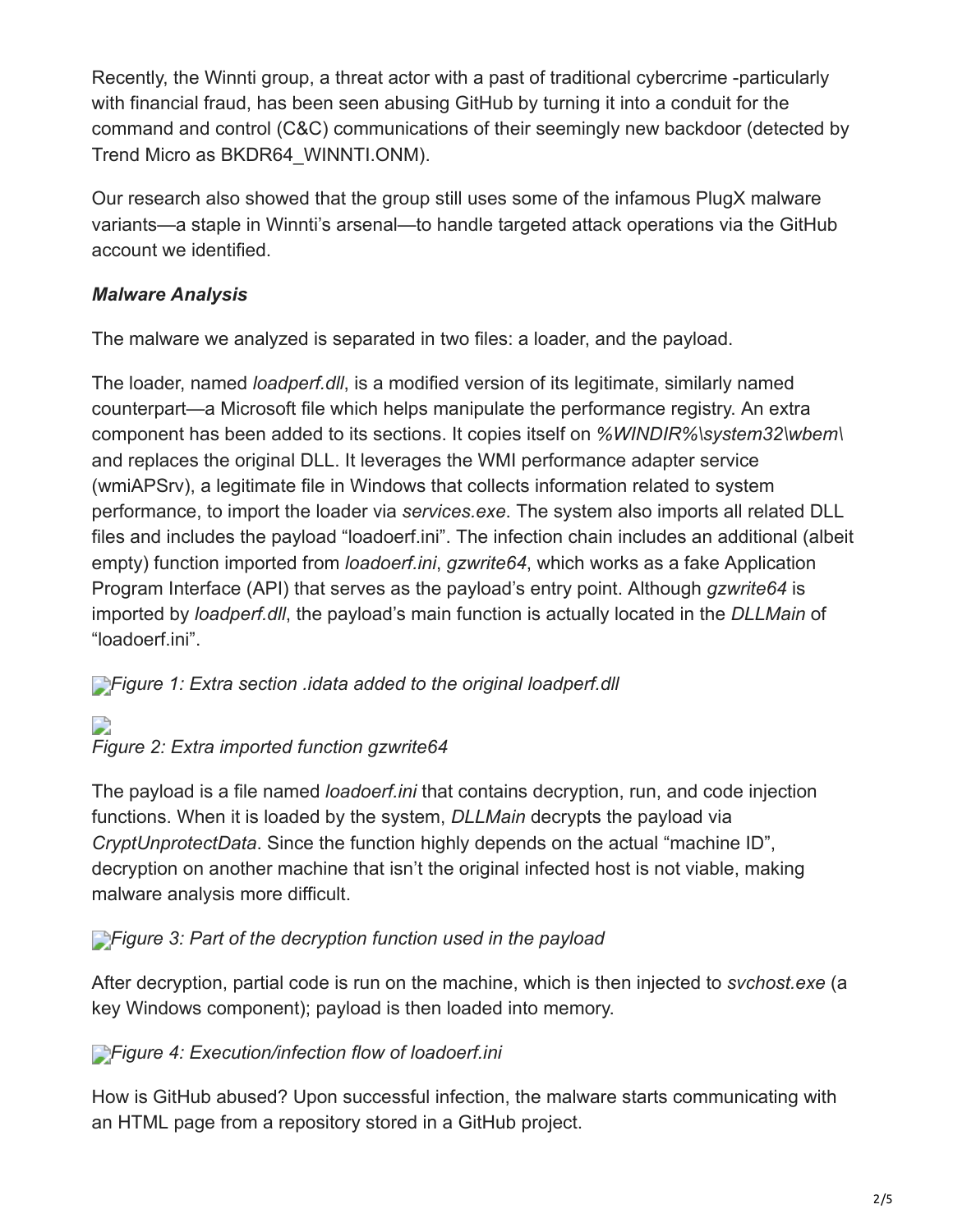## *[F](http://blog.trendmicro.com/content/dam/trendmicro/global/en/migrated/security-intelligence-migration-spreadsheet/trendlabs-security-intelligence/2017/03/winnti-github-5.png)igure 5: GitHub account hosting an HTML page used for C&C communication*

Any malware threat analyst will immediately recognize Line 3 in the image above as a potential PlugX-encrypted line. The beginning and end markers, DZKS and DZJS, are [typical](https://airbus-cyber-security.com/plugx-some-uncovered-points/) in PlugX. A closer look, however, shows that the decryption algorithm is different from PlugX. In this case, decrypting them reveals references to its actual command and control (C&C) server: an IP address and a port number the malware will connect to.

Winnti currently uses different encryption algorithms to store those C&C references in the files they stored on Github. Among them is an algorithm utilized by PlugX. In fact, we found references to PlugX in the C&C strings we analyzed, indicating that the group may also be using the same backdoor in this particular campaign. Although we were unable to find a PlugX sample through that particular GitHub, we surmise some PlugX variants in the wild use this GitHub repository to get their C&C information.

Nearly all the other algorithms used in this GitHub campaign are derived from the original PlugX algorithm:

- PlugX style + shift string + Base64
- PlugX style + shift string + Base64 + XOR
- PlugX style + Base64 + XOR

One algorithm is also built in mark strings + shift string + Base64 encoding.

#### *Following Winnti's Trails*

The GitHub account used by the threat actor was created in May 2016. It created one legitimate project/repository (*mobile-phone-project*) in June 2016, derived from another generic GitHub page.

The repository for Winnti's C&C communications was created on August 2016. We surmise that the GitHub account was not compromised, and instead created by Winnti. By March 2017, the repository already contained 14 different HTML pages created at various times.

#### *Timeline of the Campaign*

We mapped Winnti's activities for this campaign by analyzing the dates exposed in GitHub. For each file, GitHub stores first-and-last commit timestamps; these enabled us to create a timeline of the first use of the group's many C&C servers.

We monitored the period during which IP addresses were found connecting to Winnti's C&C servers and found that they started their operations in the afternoon up to late evening. The timetable resembles traditional working hours for cybercriminals, compared to those with less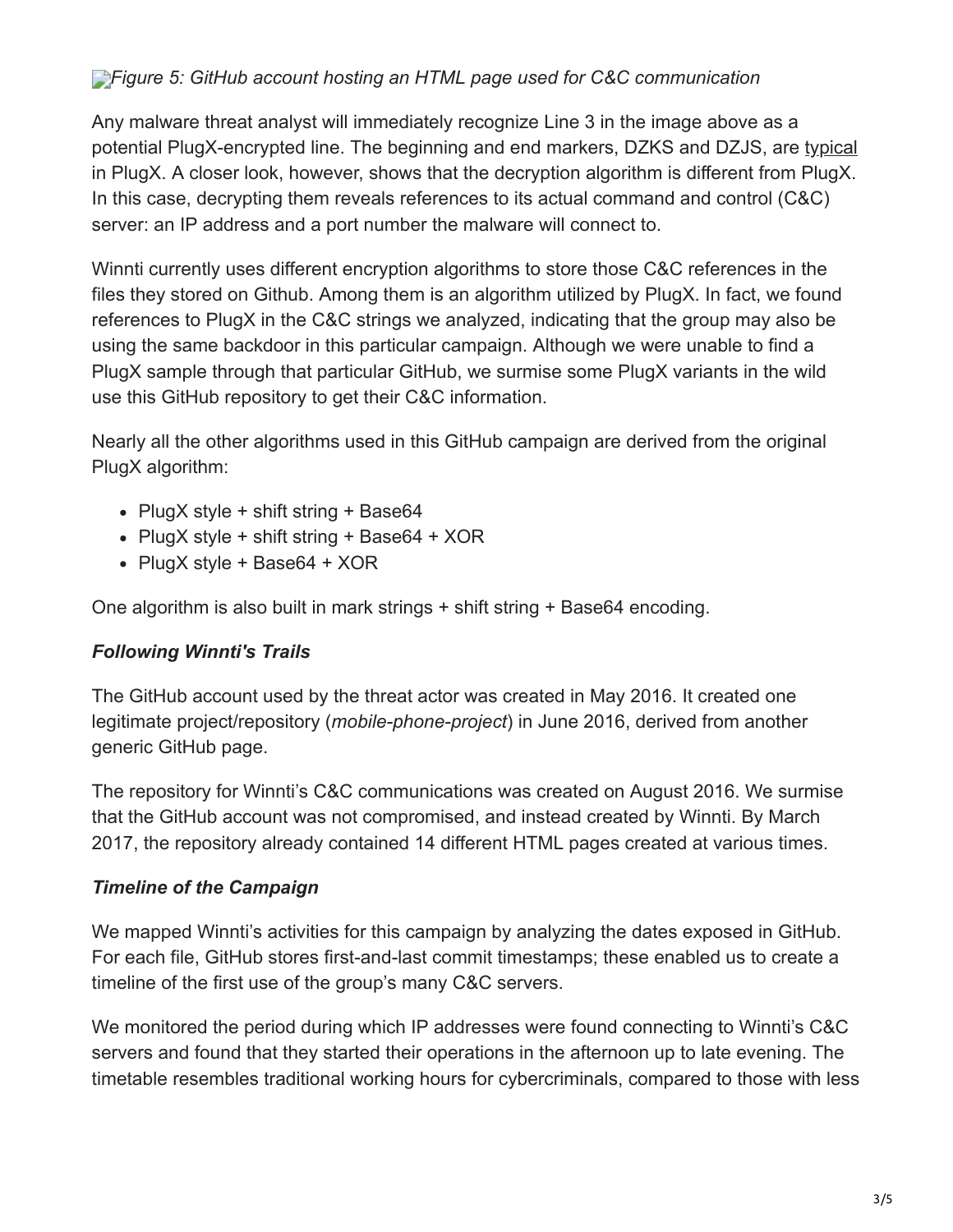structure who prefer starting their days late, but also working until very late hours. In fact, we only observed one instance of activity during the weekend, where a new HTML file was created.

The earliest activity we tracked on the GitHub account was from August 17, 2016, with the most recent in March 12, 2017.

Here is a timeline of when the C&C server's IP addresses were first used, based on our monitoring:

*[F](http://blog.trendmicro.com/content/dam/trendmicro/global/en/migrated/security-intelligence-migration-spreadsheet/trendlabs-security-intelligence/2017/03/winnti-github-6.png)igure 6: Timeline of the C&C server's IP addresses*

# *C&C Servers*

The GitHub account used by Winnti shows 12 different IP addresses, with various port numbers used for them. All communication to these C&C servers are done on three different port numbers: 53 (DNS), 80 (HTTP), and 443 (HTTPS). These are typical techniques PlugX and Winnti malware variants use to communicate between compromised machines and their C&C servers. Nearly all the C&C servers are hosted in the U.S., while two are located in Japan.

| <b>C&amp;C Server's IP Address</b> | <b>Port Number</b> |
|------------------------------------|--------------------|
| 160[.]16[.]243[.]129               | 443 (HTTPS)        |
| 160[.]16[.]243[.]129               | 53 (DNS)           |
| 160[.]16[.]243[.]129               | 80 (HTTP)          |
| 174[.]139[.]203[.]18               | 443 (HTTPS)        |
| 174[.]139[.]203[.]18               | 53 (DNS)           |
| 174[.]139[.]203[.]20               | 53 (DNS)           |
| 174[.]139[.]203[.]22               | 443 (HTTPS)        |
| 174[.]139[.]203[.]22               | 53 (DNS)           |
| 174[.]139[.]203[.]27               | 53 (DNS)           |
| 174[.]139[.]203[.]34               | 53 (DNS)           |
| 174[.]139[.]62[.]58                | 80 (HTTP)          |
| 174[.]139[.]62[.]60                | 443 (HTTPS)        |
| 174[.]139[.]62[.]60                | 53 (DNS)           |
|                                    |                    |